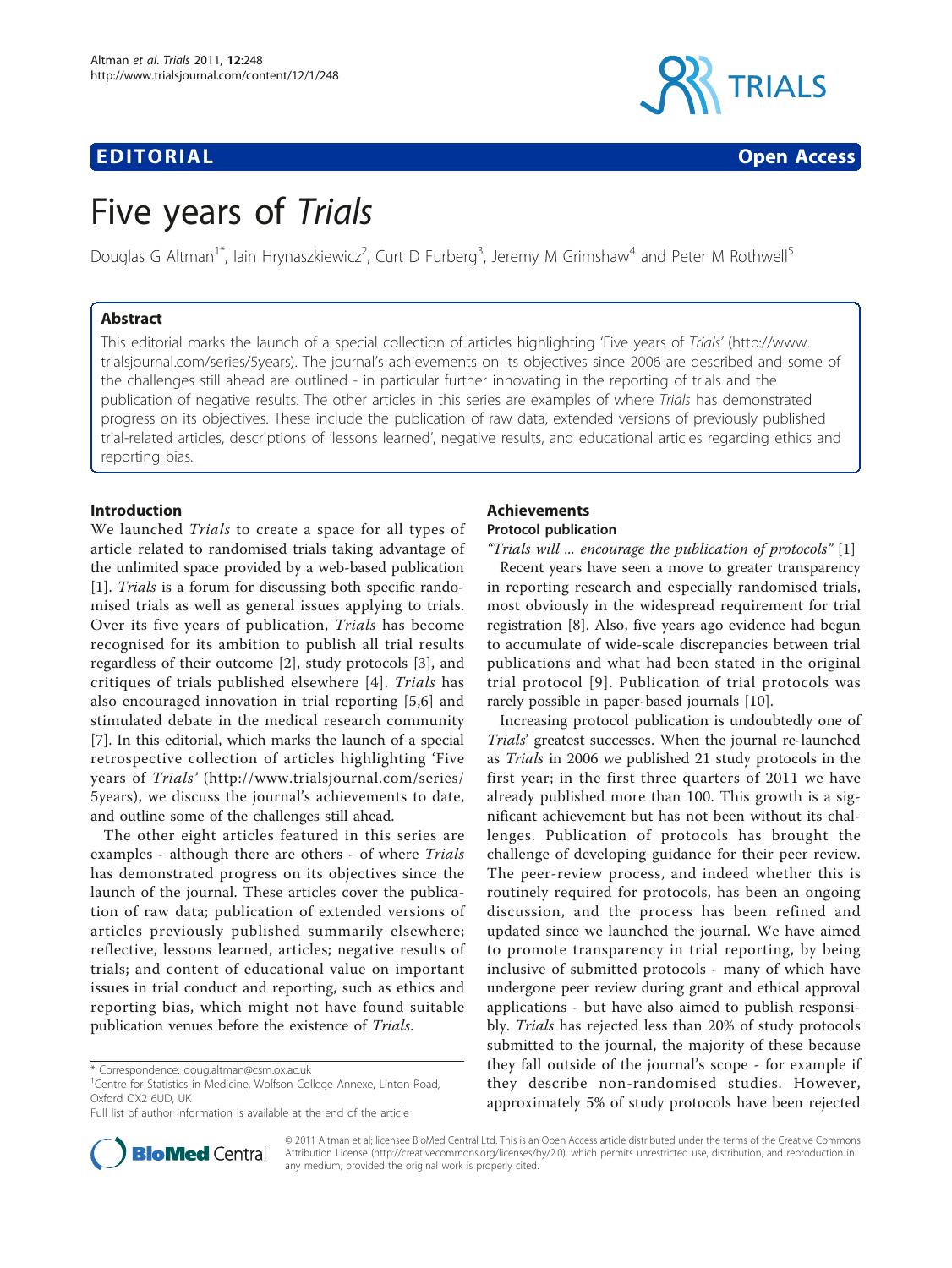because the peer reviewers deemed them to be fundamentally - methodologically - flawed. Given the substantial experience of the journal in protocol peer review and publication, and the availability of peer reviews and editors' notes openly, as pre-publication history, we intend to conduct a more detailed analysis of our experience with protocol peer-review.

We eagerly anticipate the finalisation of the SPIRIT (Standardised Protocol Items: Recommendations for Interventional Trials) checklist [[11](#page-3-0)] as an opportunity to enhance our policies further. Meanwhile, four specific points for peer reviewers of study protocols to consider were added to our peer reviewer guidelines in August 2011 (see Appendix 1 and [\[12](#page-3-0)]). These take into account the limited changes that can pragmatically be made to a submitted study protocol without needing further ethical approval while a trial is still ongoing.

#### Publication of raw data

# "We will [also] encourage authors to make available all (or some of) the raw data from the trials."  $[1]$  $[1]$

Trials has always encouraged authors to use the opportunities afforded by electronic publishing to include all or some of the raw data supporting the results reported in their articles (additional data files are considered integral to the associated articles, as opposed to "supplementary material" in most online publications). Technological advances have made data sharing and publication readily possible and we -perhaps naively - initially expected a reasonable proportion of authors to publish their raw data freely, the benefits of which have been widely discussed in *Trials* and other journals [\[13](#page-3-0)]. But while sharing trial data is widely recognised as a good idea, there are substantial cultural, legal and ethical challenges not yet comprehensively overcome in sharing clinical research data.

Despite a willingness to share data, the way is not always clear. Seeking to address some of the practical challenges of data sharing and show leadership in trial reporting, Trials has initiated debate [[13](#page-3-0)] with the scientific community and subsequently published guidance and recommendations to increase sharing of clinical research data. These articles have included a code of conduct for data sharing and re-use [[14\]](#page-3-0) and detailed guidelines for authors, editors and peer reviewers on how data can be shared, and published, while maintaining patient confidentiality [[15](#page-3-0)]. These guidelines have subsequently been adopted - and published - in the BMJ [[16\]](#page-3-0). And in 2011 Trials published its first article with the primary purpose of making available for alternative analyses the individual patient data from one of the largest trials in acute stroke ever conducted, the International Stroke Trial (IST-1) [[17](#page-3-0)]. This article follows the guidance developed by Trials and serves as an exemplar for other trialists interested in publishing their data.

Awareness of the need for transparency in all aspects of the research process seems to be increasing. Last year the US Department of Health and Human Services announced its Open Government strategy [[18](#page-3-0)] and in January 2011 a consortium of 17 major funders of public health research committed to working towards increased data availability [[19](#page-3-0)]. And this summer's UK government peer review enquiry called for access to raw data [\[20](#page-3-0)]. These are just a few examples and Trials, in partnership with our publisher, will remain committed to enhancing data sharing and publication.

#### A reflection of previous trials - lessons learned

"Trials will ... present commentaries on, and critiques of, trial reports published in other journals." [[1](#page-3-0)]

Much can be learned from non-completed trials. TEAM (Trial on Endovascular Aneurysm Management) was initiated in September 2006 but stopped in June 2009 after failing to reach its expected sample size [\[21](#page-3-0)]. Just 80 of a planned 2000 patients had been recruited. Raymond *et al.*'s account of the multi-factorial reasons methodological, financial, cultural, ethical, bureaucratic for the failure of the TEAM trial demonstrates the value afforded by openness regarding failures as well as successes, as designers of subsequent similar trials will be better informed. Indeed, this is one of numerous examples of Trials enabling the publication of articles that otherwise would probably not have existed, such as our ongoing collection on ethics issues in cluster trials [[22\]](#page-3-0).

#### Expanded versions of previously published articles

"Trials will consider for publication detailed, extended versions of reports of RCTs that have already been published in a conventional, short form" [[1\]](#page-3-0)

Recognising the deficiencies of abbreviated article formats, we have encouraged trialists to submit substantially extended versions of articles previously published elsewhere. While expanded reports of trial results as yet remain elusive, we have published several protocols which have previously been published in summary form - in The Lancet [\[23\]](#page-3-0) and Cerebrovascular Disorders [\[24](#page-3-0)]. Publication of extended reports has been supported by progressive editorial guideline development at BioMed Central regarding duplicate and overlapping publications [[25\]](#page-3-0).

# Challenges still ahead

Within the last five years published evidence about the impact of the CONSORT statement has supported an, albeit slow and small, improvement in the reporting of trials [\[26\]](#page-3-0). But many deficiencies remain - along with further challenges to overcome for Trials. But evidence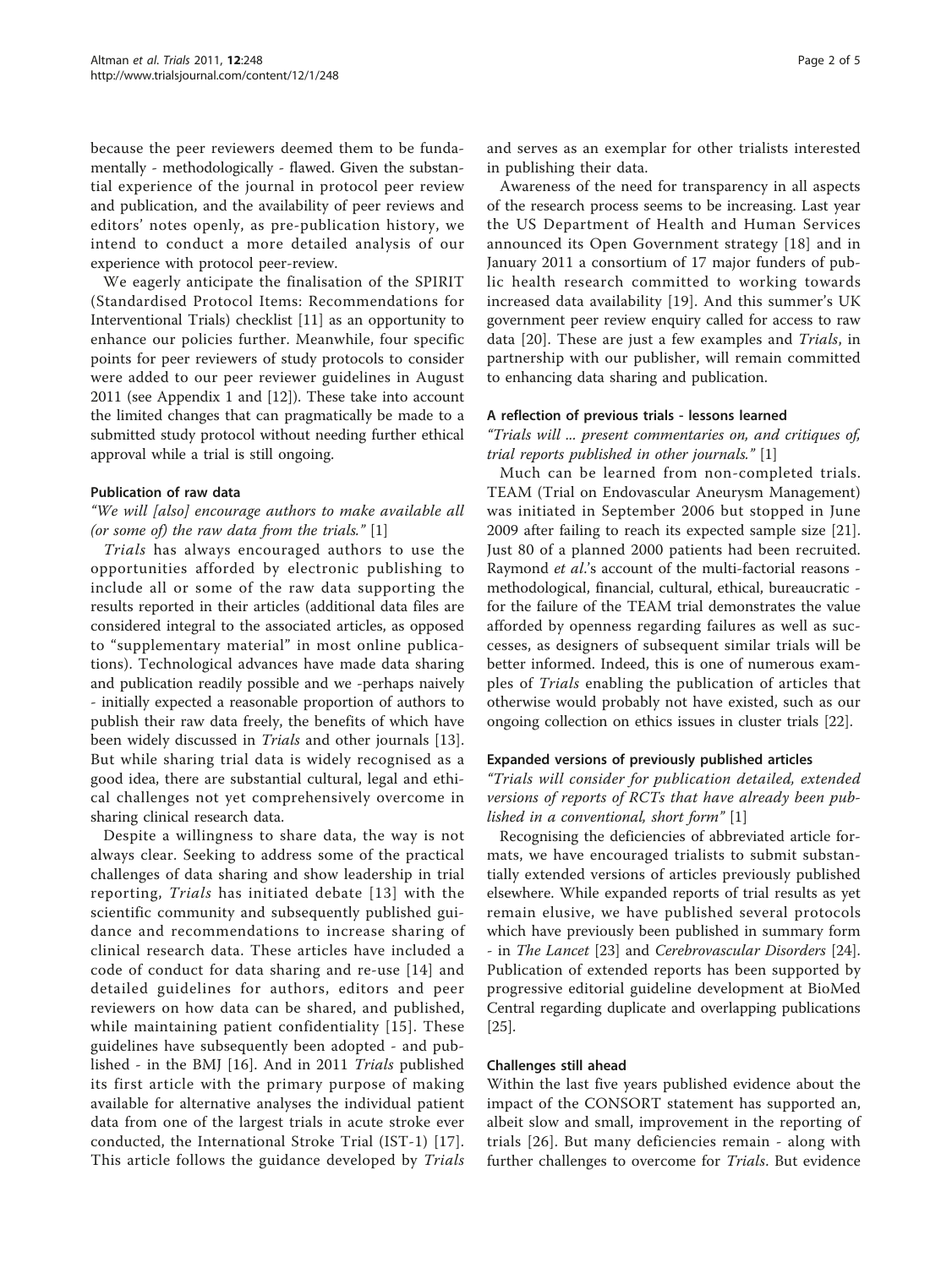accumulates of the widespread selective reporting of trial results, and common discrepancies between registration details and both protocols and publications have been identified [[8,27](#page-3-0),[28](#page-3-0)].

# Negative results

Trials encourages and facilitates the publication of all scientifically sound trials - regardless of outcome. In 2009 Salarifar et al. reported that oral n-acetylcysteine showed no benefit, compared to an aggressive hydration protocol, in patients with diabetes mellitus and chronic kidney disease [[29\]](#page-3-0). This is, however, one of a relatively small number of examples of so-called negative trials published in the last five years. The published literature over-emphasizes the positive; the reasons and motivations for reporting bias are many (for a review see [\[30](#page-3-0)]). The pharmaceutical industry is often singled out for suppression of results unfavourable to marketed products, although there are a number of contributing factors including, albeit inadvertently, journal editors and peer reviewers [\[31\]](#page-3-0). We reiterate our previous calls to make available the results of all trials, to reduce bias in the medical evidence. Trials will consider manuscripts previously rejected by other journals, on grounds of 'interest level' or space restrictions, and encourages authors to provide any previous peer reviews to expedite consideration by Trials. This approach saves authors' and peer reviewers' limited but essential time and, by making peer review more efficient, this may help reduce its hidden costs - conservatively estimated at £1.9bn globally [\[32](#page-4-0)].

# Innovation in trial reporting Threaded publications

While Trials now regularly publishes the results of trials, primary trial reports are predominantly published elsewhere, and for major trials at least this is unlikely to change. To better achieve our stated aims of facilitating "the publication of a series of linked publications from a single trial, beginning with the study protocol"[\[1](#page-3-0)] BioMed Central has launched a 'threaded publications' initiative, with *Trials* as key partner journal [[33\]](#page-4-0). This concept of threaded publications - clearly linking together on the web all publications regarding a specific clinical study regardless of where they are published - was floated in The Lancet by Chalmers and Altman in 1999 [[10](#page-3-0)]. In 2011 this has begun to be put into practice, with financial incentives - discounts on publication charges - for authors to publish all protocols and results; innovative article types and journals, such as Trials, to accommodate all trial-related publications; and technological enhancements to the literature. Articles published in Trials which include a trial identifier in the abstract are now hyperlinked to the corresponding trial registration record [\[34](#page-4-0)]. But the concept of threaded publications is fundamentally important and so must go beyond a single journal, or indeed a single publisher, and the required innovations to make complete trial information more readily available must go further. The Editors of Trials are working with BioMed Central and CrossRef, the organisation founded by publishers which assigns digital object identifiers to scholarly articles to help ensure their permanence online, to develop a mechanism to implement threaded publications across multiple journals and publishers [[35](#page-4-0)].

# Update articles

Important changes to study protocols can be made in the course of a trial, which currently do not have a suitable publication format. Moreover, the conclusions or results of some studies can change after the emergence of new data. Research updates have been proposed and published elsewhere [[36\]](#page-4-0), but we are developing a specific format for publishing updates which gives each research or protocol update a formal, separate, citable publication.

# Towards more structured reporting

Radical changes to how primary trial results are reported and presented in journals may yet be needed. In our editorial in 2006 we expressed the hope that we could use "the opportunities of electronic publishing to improve the reporting of randomised trials" [[1](#page-3-0)]. This goal remains unfulfilled, but we aim to move forward in the next few years. There is increasing recognition that conventional journal articles often fail to provide useable information for readers [\[37\]](#page-4-0). One way to improve things is to impose more structure. A proposal along these lines has been made for prognosis research [\[38](#page-4-0)] and we hope to explore related initiatives for reports of randomised trials.

# Acknowledging our contributors

Our Editorial Board has changed substantially over the last five years, in particular by the appointment of a growing number of Associate Editors. Indeed, the continued growth and development of the journal would not have been possible without the expertise and support of our Editorial Board and peer reviewers, to whom we are very grateful.

#### An evolving journal

The scope and policies of Trials have continued to evolve. For example we only consider study protocols for ongoing trials - which we now define as trials that are still actively recruiting patients. And with the imminent launch of our sister journal, Systematic Reviews ([http://www.systematicreviewsjournal.com\)](http://www.systematicreviewsjournal.com), we now encourage all systematic review products -including systematic reviews of randomised trials - to be submitted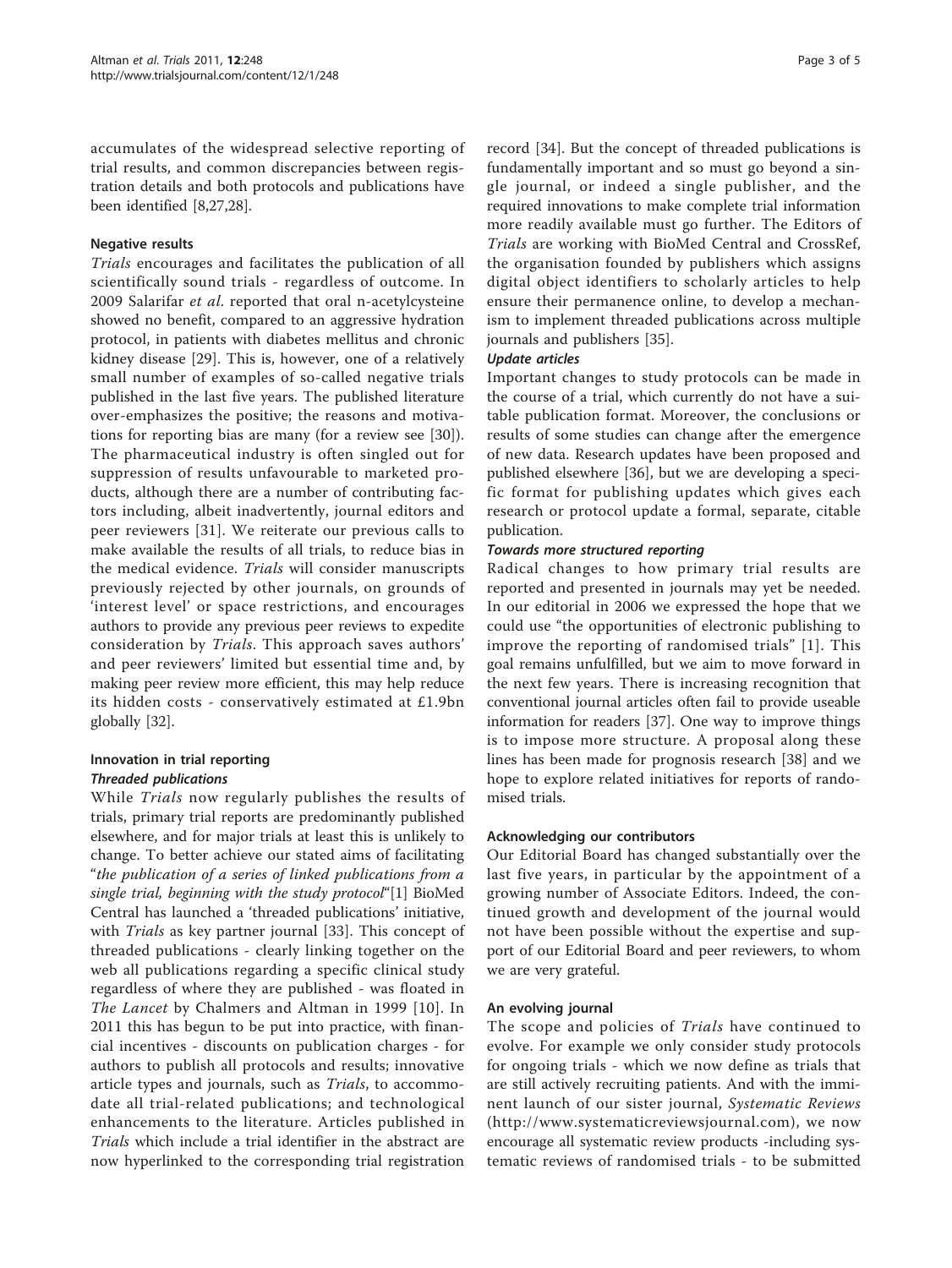<span id="page-3-0"></span>to this new publication. We are looking forward to working with the Editors of Systematic Reviews and past and future contributors to Trials over the next five years to further address the challenges of enhancing the reporting of healthcare research.

# Appendix 1

Reviewers of study protocols for Trials are asked to consider the following points:

1. Will the study design adequately test the hypothesis?

2. Are sufficient details provided to allow replication of the work or comparison with related analyses: if not, what is missing?

3. Is the planned statistical analysis appropriate?

4. Is the writing acceptable?

#### Author details

<sup>1</sup>Centre for Statistics in Medicine, Wolfson College Annexe, Linton Road, Oxford OX2 6UD, UK. <sup>2</sup>BioMed Central Ltd, 236 Gray's Inn Road, London WC1X 8HB, UK. <sup>3</sup>Division of Public Health Sciences, Wake Forest University School of Medicine, Medical Center Boulevard, Winston-Salem, NC 27157- 1063, USA. <sup>4</sup>Clinical Epidemiology Programme, Ottawa Hospital Research Institute, and Department of Medicine, University of Ottawa, 501 Smyth Road, Ottawa ON K1H 8L6, Canada. <sup>5</sup>Nuffield Department of Clinical Neurosciences Level 6, West Wing John Radcliffe Hospital Headington Oxford OX3 9DU, UK.

#### Authors' contributions

IH and DGA wrote the first draft of the manuscript. CF, JG and PR were involved in review and critical revision of the content before publication. All authors read and approved the final manuscript.

#### Competing interests

DGA, CF, JG and PR are Editors-in-Chief of Trials; IH is an employee of BioMed Central, which publishes Trials.

#### Received: 21 November 2011 Accepted: 23 November 2011 Published: 23 November 2011

#### References

- Altman DG, Grimshaw JM, Rothwell PM: [Lead editorial: Trials using the](http://www.ncbi.nlm.nih.gov/pubmed/16556322?dopt=Abstract) [opportunities of electronic publishing to improve the reporting of](http://www.ncbi.nlm.nih.gov/pubmed/16556322?dopt=Abstract) [randomised trials.](http://www.ncbi.nlm.nih.gov/pubmed/16556322?dopt=Abstract) Trials 2006, 7:6.
- 2. Chipperfield L, Citrome L, Clark J, David FS, Enck R, Evangelista M, Gonzalez J, Groves T, Magrann J, Mansi B, Miller C, Mooney LA, Murphy A, Shelton J, Walson PD, Weigel A: Authors' [Submission Toolkit: A practical](http://www.ncbi.nlm.nih.gov/pubmed/20569069?dopt=Abstract) [guide to getting your research published.](http://www.ncbi.nlm.nih.gov/pubmed/20569069?dopt=Abstract) Curr Med Res Opin 2010, 26:1967-1982.
- 3. Schulz KF, Altman DG, Moher D, CONSORT Group: [CONSORT 2010](http://www.ncbi.nlm.nih.gov/pubmed/20332511?dopt=Abstract) [Explanation and Elaboration: updated guidelines for reporting parallel](http://www.ncbi.nlm.nih.gov/pubmed/20332511?dopt=Abstract) [group randomised trials.](http://www.ncbi.nlm.nih.gov/pubmed/20332511?dopt=Abstract) BMJ 2010, 340:c869.
- Gøtzsche PC, Delamothe T, Godlee F, Lundh A: [Adequacy of authors](http://www.ncbi.nlm.nih.gov/pubmed/20699306?dopt=Abstract)' [replies to criticism raised in electronic letters to the editor: cohort study.](http://www.ncbi.nlm.nih.gov/pubmed/20699306?dopt=Abstract) BMJ 2010, 341:c3926.
- 5. Hrynaszkiewicz I, Furberg CD: Trials encouraging innovation in randomized trial reporting. Clinical Trial Magnifier 2008, 1:166-8.
- 6. NCRI Informatics Initiative Newsletter Summer 2011. , 21[[http://www.](http://www.cancerinformatics.org.uk/documents/NewsLetterSummer11_final_WEB.pdf) [cancerinformatics.org.uk/documents/NewsLetterSummer11\\_final\\_WEB.](http://www.cancerinformatics.org.uk/documents/NewsLetterSummer11_final_WEB.pdf) [pdf\]](http://www.cancerinformatics.org.uk/documents/NewsLetterSummer11_final_WEB.pdf).
- Groves T: [Sharing the raw data from medical research.](http://www.ncbi.nlm.nih.gov/pubmed/20110310?dopt=Abstract) BMJ 2010, 340: c564.
- 8. Dwan K, Altman DG, Cresswell L, Blundell M, Gamble CL, Williamson PR: Comparison of protocols and registry entries to published reports for randomised controlled trials. Cochrane Database Syst Rev 2011, MR000031.
- 9. Chan AW, Hrobjartsson A, Haahr MT, Gotzsche PC, Altman DG: [Empirical](http://www.ncbi.nlm.nih.gov/pubmed/15161896?dopt=Abstract) [evidence for selective reporting of outcomes in randomized trials:](http://www.ncbi.nlm.nih.gov/pubmed/15161896?dopt=Abstract) [comparison of protocols to published articles.](http://www.ncbi.nlm.nih.gov/pubmed/15161896?dopt=Abstract) JAMA 2004, 291:2457-2465.
- 10. Chalmers I, Altman DG: [How can medical journals help prevent poor](http://www.ncbi.nlm.nih.gov/pubmed/9989737?dopt=Abstract) [medical research? Some opportunities presented by electronic](http://www.ncbi.nlm.nih.gov/pubmed/9989737?dopt=Abstract) [publishing.](http://www.ncbi.nlm.nih.gov/pubmed/9989737?dopt=Abstract) Lancet 1999, 353:490-493.
- 11. The SPIRIT initiative: Defining Standard Protocol Items: Recommendations for Interventional Trials. Executive summary 2011 [<http://www.equator-network.org/index.aspx?o=4423>].
- 12. Guide for Trials reviewers. [\[http://www.trialsjournal.com/about/reviewers](http://www.trialsjournal.com/about/reviewers)].
- 13. Hrynaszkiewicz I, Altman DG: [Towards agreement on best practice for](http://www.ncbi.nlm.nih.gov/pubmed/19296844?dopt=Abstract) [publishing raw clinical trial data.](http://www.ncbi.nlm.nih.gov/pubmed/19296844?dopt=Abstract) Trials 2009, 10:17.
- 14. Vickers AJ: [Whose data set is it anyway? Sharing raw data from](http://www.ncbi.nlm.nih.gov/pubmed/16704733?dopt=Abstract) [randomized trials.](http://www.ncbi.nlm.nih.gov/pubmed/16704733?dopt=Abstract) Trials 2006, 7:15.
- 15. Hrynaszkiewicz I, Norton ML, Vickers AJ, Altman DG: [Preparing raw clinical](http://www.ncbi.nlm.nih.gov/pubmed/20113465?dopt=Abstract) [data for publication: guidance for journal editors, authors, and peer](http://www.ncbi.nlm.nih.gov/pubmed/20113465?dopt=Abstract) [reviewers.](http://www.ncbi.nlm.nih.gov/pubmed/20113465?dopt=Abstract) Trials 2010, 11:9.
- 16. Hrynaszkiewicz I, Norton ML, Vickers AJ, Altman DG: [Preparing raw clinical](http://www.ncbi.nlm.nih.gov/pubmed/20110312?dopt=Abstract) [data for publication: guidance for journal editors, authors, and peer](http://www.ncbi.nlm.nih.gov/pubmed/20110312?dopt=Abstract) [reviewers.](http://www.ncbi.nlm.nih.gov/pubmed/20110312?dopt=Abstract) BMJ 2010, 340:c181.
- 17. Sandercock PA, Niewada M, Członkowska A, International Stroke Trial Collaborative Group: [The International Stroke Trial database.](http://www.ncbi.nlm.nih.gov/pubmed/21510853?dopt=Abstract) Trials 2011, 12:101.
- 18. Conway PH, VanLare JM: [Improving Access to Health Care Data: The](http://www.ncbi.nlm.nih.gov/pubmed/20810380?dopt=Abstract) [Open Government Strategy.](http://www.ncbi.nlm.nih.gov/pubmed/20810380?dopt=Abstract) JAMA 2010, 304:1007-1008.
- 19. Walport M, Brest P: Sharing research data to improve public health. The Lancet 2011, 377:537-9.
- 20. MPs call for research data to be fully disclosed and made publicly available. [\[http://www.parliament.uk/business/committees/committees-a-z/](http://www.parliament.uk/business/committees/committees-a-z/commons-select/science-and-technology-committee/news/110728-peer-review-published/) [commons-select/science-and-technology-committee/news/110728-peer](http://www.parliament.uk/business/committees/committees-a-z/commons-select/science-and-technology-committee/news/110728-peer-review-published/)[review-published/\]](http://www.parliament.uk/business/committees/committees-a-z/commons-select/science-and-technology-committee/news/110728-peer-review-published/).
- 21. Raymond J, Darsaut TE, Molyneux AJ, TEAM collaborative Group: [A trial on](http://www.ncbi.nlm.nih.gov/pubmed/21375745?dopt=Abstract) [unruptured intracranial aneurysms \(the TEAM trial\): results, lessons from](http://www.ncbi.nlm.nih.gov/pubmed/21375745?dopt=Abstract) [a failure and the necessity for clinical care trials.](http://www.ncbi.nlm.nih.gov/pubmed/21375745?dopt=Abstract) Trials 2011, 12:64.
- 22. Weijer C, Grimshaw JM, Taljaard M, Binik A, Boruch R, Brehaut JC, Donner A, Eccles MP, Gallo A, McRae AD, Saginur R, Zwarenstein M: [Ethical issues](http://www.ncbi.nlm.nih.gov/pubmed/21507237?dopt=Abstract) [posed by cluster randomized trials in health research.](http://www.ncbi.nlm.nih.gov/pubmed/21507237?dopt=Abstract) Trials 2011, 12:100.
- 23. Thornicroft G, Farrelly S, Birchwood M, Marshall M, Szmukler G, Waheed W, Byford S, Dunn G, Henderson C, Lester H, Leese M, Rose D, Sutherby K: [CRIMSON \[CRisis plan IMpact: Subjective and Objective coercion and](http://www.ncbi.nlm.nih.gov/pubmed/21054847?dopt=Abstract) [eNgagement\] Protocol: A randomised controlled trial of joint crisis plans](http://www.ncbi.nlm.nih.gov/pubmed/21054847?dopt=Abstract) [to reduce compulsory treatment of people with psychosis.](http://www.ncbi.nlm.nih.gov/pubmed/21054847?dopt=Abstract) Trials 2010, 11:102.
- 24. Zinkstok SM, Vermeulen M, Stam J, de Haan RJ, Roos YB: [A randomised](http://www.ncbi.nlm.nih.gov/pubmed/20459856?dopt=Abstract) [controlled trial of antiplatelet therapy in combination with Rt-PA](http://www.ncbi.nlm.nih.gov/pubmed/20459856?dopt=Abstract) [thrombolysis in ischemic stroke: rationale and design of the ARTIS-Trial.](http://www.ncbi.nlm.nih.gov/pubmed/20459856?dopt=Abstract) Trials 2010, 11:51.
- 25. Guidance on duplicate publication for BioMed Central journal Editors. [<http://www.biomedcentral.com/about/duplicatepublication>].
- 26. Turner l, Moher D, Shamseer L, Weeks l, Peters J, Plint A, Altman D, Schulz K: The influence of CONSORT on the quality of reporting of RCTs: an updated systematc review. Cochrane Database Syst Rev 2011, Suppl 3:69.
- 27. Dekkers OM, Soonawala D, Vandenbroucke JP, Egger M: [Reporting of](http://www.ncbi.nlm.nih.gov/pubmed/21444195?dopt=Abstract) [noninferiority trials was incomplete in trial registries.](http://www.ncbi.nlm.nih.gov/pubmed/21444195?dopt=Abstract) J Clin Epidemiol 2011, 64:1034-1038.
- 28. Viergever RF, Ghersi D: [The quality of registration of clinical trials.](http://www.ncbi.nlm.nih.gov/pubmed/21383991?dopt=Abstract) PLoS One 2011, 6:e14701.
- 29. Amini M, Salarifar M, Amirbaigloo A, Masoudkabir F, Esfahani F: [N](http://www.ncbi.nlm.nih.gov/pubmed/19563648?dopt=Abstract)[acetylcysteine does not prevent contrast-induced nephropathy after](http://www.ncbi.nlm.nih.gov/pubmed/19563648?dopt=Abstract) [cardiac catheterization in patients with diabetes mellitus and chronic](http://www.ncbi.nlm.nih.gov/pubmed/19563648?dopt=Abstract) [kidney disease: a randomized clinical trial.](http://www.ncbi.nlm.nih.gov/pubmed/19563648?dopt=Abstract) Trials 2009, 10:45.
- 30. McGauran N, Wieseler B, Kreis J, Schüler YB, Kölsch H, Kaiser T: [Reporting](http://www.ncbi.nlm.nih.gov/pubmed/20388211?dopt=Abstract) [bias in medical research - a narrative review.](http://www.ncbi.nlm.nih.gov/pubmed/20388211?dopt=Abstract) Trials 2010, 11:37.
- Emerson GB, Warme WJ, Wolf FM, Heckman JD, Brand RA, Leopold SS: [Testing for the presence of positive-outcome bias in peer review: a](http://www.ncbi.nlm.nih.gov/pubmed/21098355?dopt=Abstract) [randomized controlled trial.](http://www.ncbi.nlm.nih.gov/pubmed/21098355?dopt=Abstract) Archives of Internal Medicine 2010, 170:1934-9.